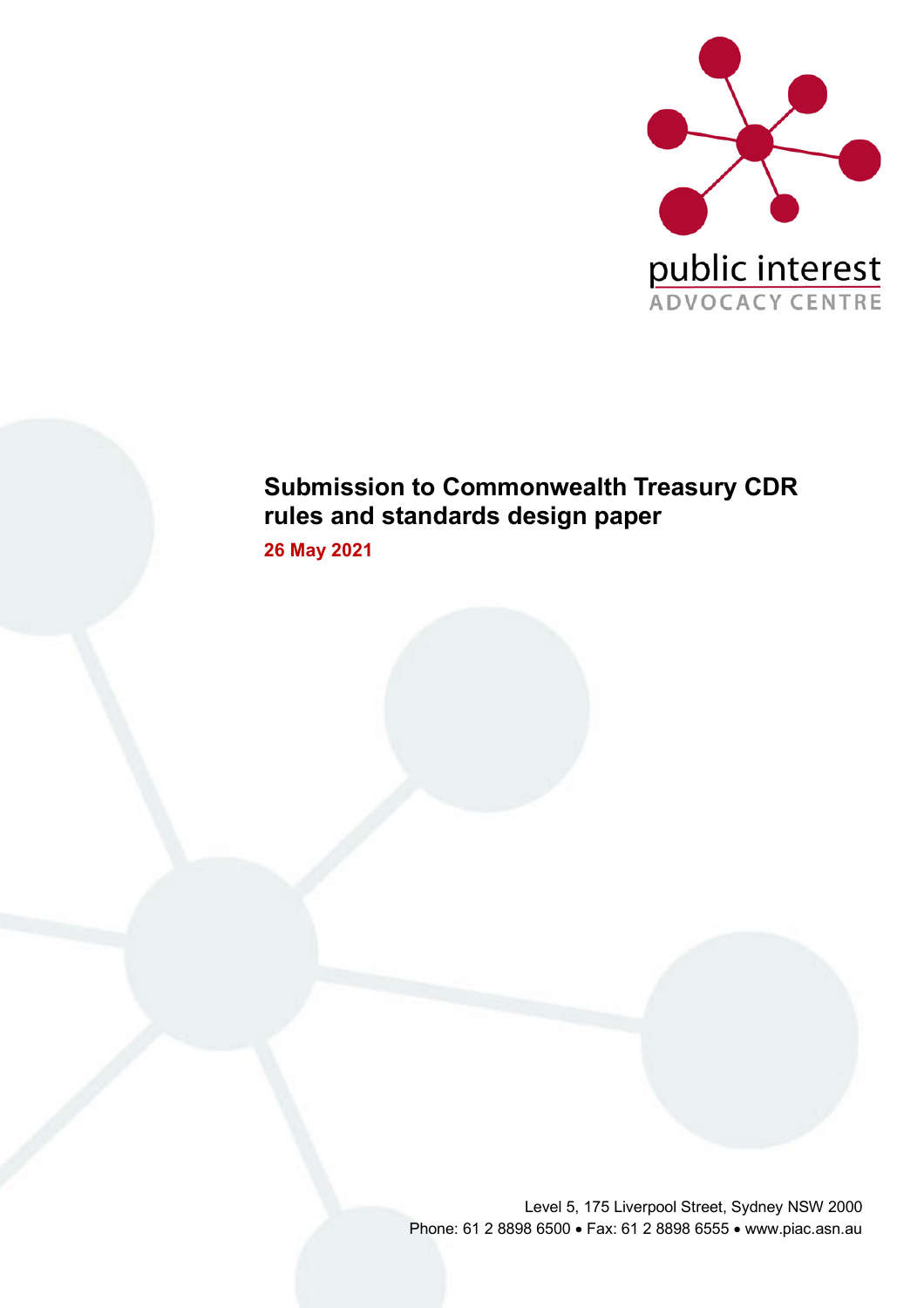### **About the Public Interest Advocacy Centre**

The Public Interest Advocacy Centre (PIAC) is an independent, non-profit legal centre based in Sydney.

Established in 1982, PIAC tackles barriers to justice and fairness experienced by people who are vulnerable or facing disadvantage. We ensure basic rights are enjoyed across the community through legal assistance and strategic litigation, public policy development, communication and training.

### **Energy and Water Consumers' Advocacy Program**

The Energy and Water Consumers' Advocacy Program (EWCAP) represents the interests of lowincome and other residential consumers of electricity, gas and water in New South Wales. The program develops policy and advocates in the interests of low-income and other residential consumers in the NSW energy and water markets. PIAC receives input from a community-based reference group whose members include:

- Affiliated Residential Park Residents Association NSW;
- Anglicare:
- Combined Pensioners and Superannuants Association of NSW;
- Energy and Water Ombudsman NSW;
- Ethnic Communities Council NSW;
- Financial Counsellors Association of NSW;
- NSW Council of Social Service;
- Physical Disability Council of NSW;
- St Vincent de Paul Society of NSW;
- Salvation Army:
- Tenants Union NSW; and
- The Sydney Alliance.

#### **Contact**

Thea Bray Public Interest Advocacy Centre Level 5, 175 Liverpool St Sydney NSW 2000

T: (02) 8898 6500 E: tbray@piac.asn.au

#### Website: www.piac.asn.au



**F** Public Interest Advocacy Centre

**OPIACnews** 

The Public Interest Advocacy Centre office is located on the land of the Gadigal of the Eora Nation.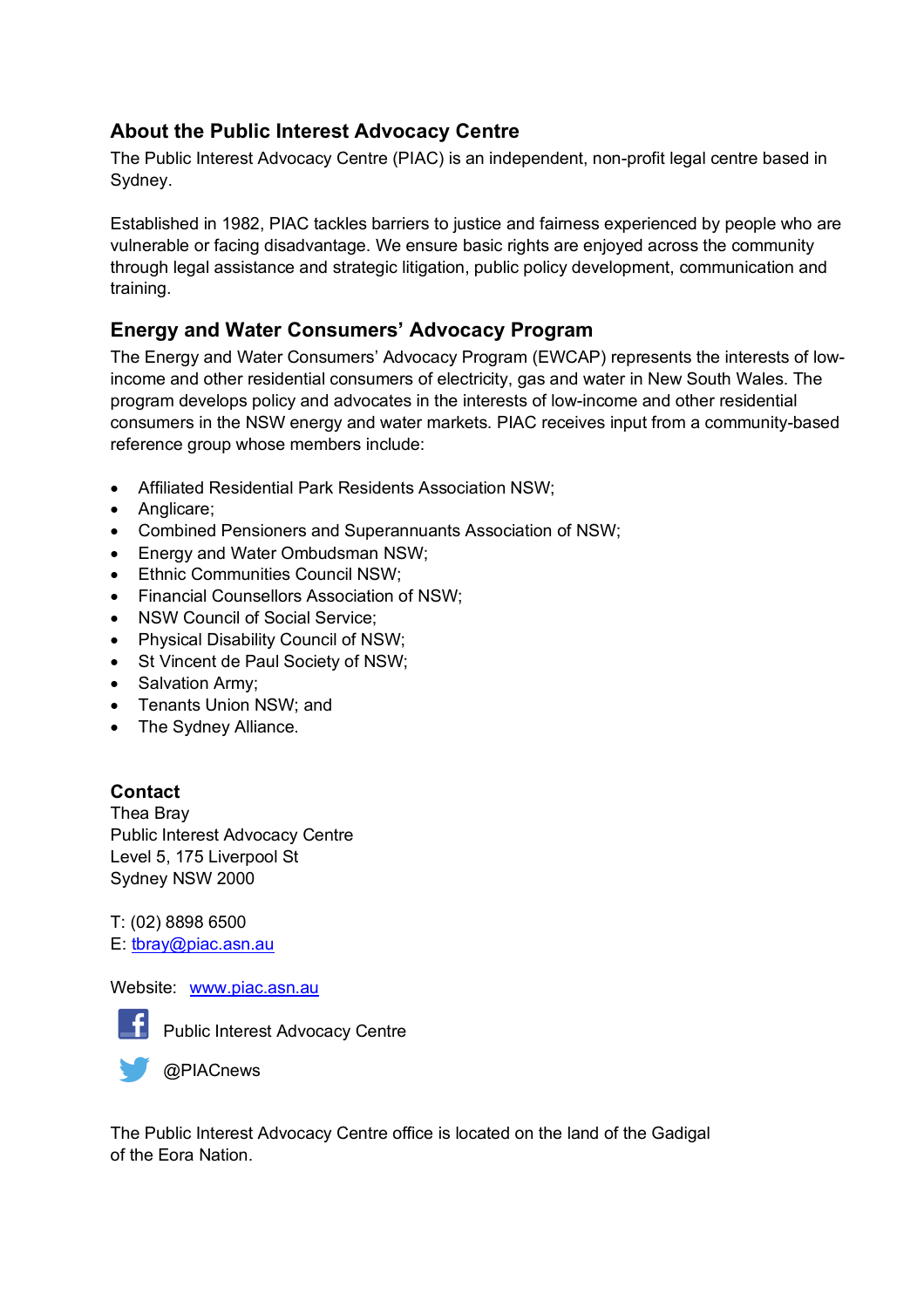# **Contents**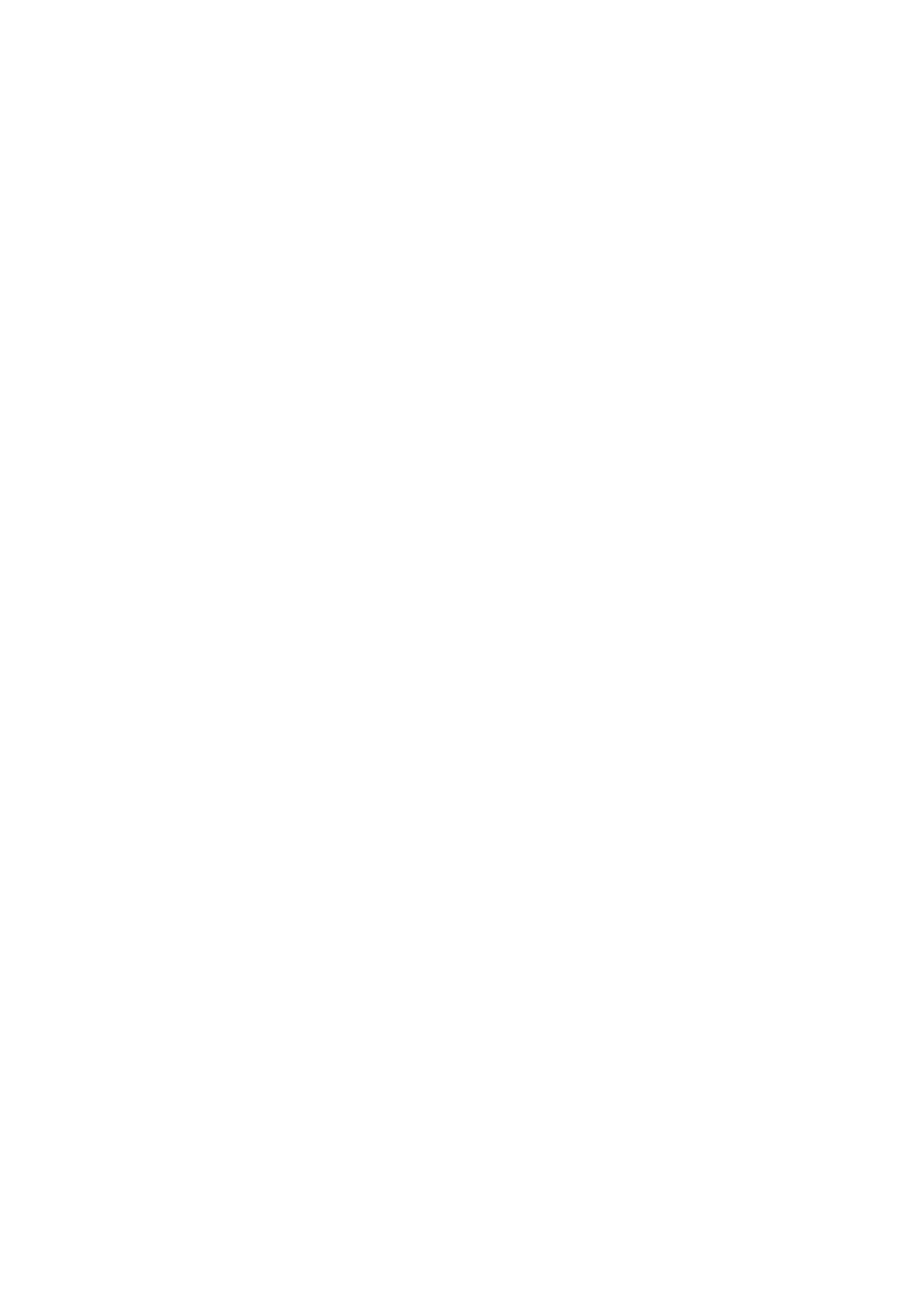## **Introduction**

PIAC welcomes the opportunity to respond to the Commonwealth Treasury's (the Treasury) Consumer Data Right (CDR) rules and standards design paper (the Paper).

PIAC does not support the Paper's proposed approaches to the data access model and sharing of joint account data. PIAC has been involved in the process of developing and applying the CDR in the energy sector since it commenced. PIAC supports the intent of the CDR to allow consumers the right to access their data and authorise its wider use for their benefit. However, the proposals outlined in the Paper do not adequately reflect this principle, making them unlikely to deliver the intended benefits to consumers while increasing the risk of consumer detriment and harm.

The approaches proposed in the Paper diverge substantially from those previously established and supported by industry and energy sector consumer stakeholders. At this stage of the process PIAC does not consider the case for such substantive changes has been made. The changes, which impact consumer utility and benefit, consumer protection, risk management, and the underlying purpose of CDR reforms, are presented with little supporting argument or evidence and no detailed analysis. As such the Paper presents insufficient justification to support the substance of the changes proposed, and does not address a number of serious gaps and unresolved issues of utility and risk.

PIAC strongly disagrees with the proposed approach in both parts of the Paper. This submission outlines our concerns with each proposed change, and presents our responses to aspects of the design paper.

### **Peer-to-peer data access model in the energy sector**

PIAC rejects the proposal to switch to a peer-to-peer (P2P) model for data access in the energy sector as it will greatly diminish the effectiveness of CDR. The Paper provides little evidence or reasoning to support such a radical shift in direction and approach, and PIAC is deeply concerned at the Treasury's apparent intention to force through such a change at this very stage of the process with only scant analysis and poor engagement.

#### **Insufficient assessment and evidence in support of change**

The Paper characterises the change in approach – from gateway model to P2P – as supported by stakeholder feedback. However, it does not present which stakeholders supported this change (or their basis for supporting it) or that other stakeholders have raised major concerns with Treasury about the proposal. This is poor engagement and misleading behaviour.

The Paper presents the change to a P2P approach as a given, with insufficient explanation or evidence of reasoning behind this change, or how the decision was arrived at. The Paper only states the gateway model 'may not be able to leverage NEM systems as intended' without any explanation why. A relatively lesser benefit from leveraging existing systems does not constitute a sufficient reason for change in itself, particularly as no supporting details or analysis are presented. The extent of expected benefits of the P2P approach have not been detailed and the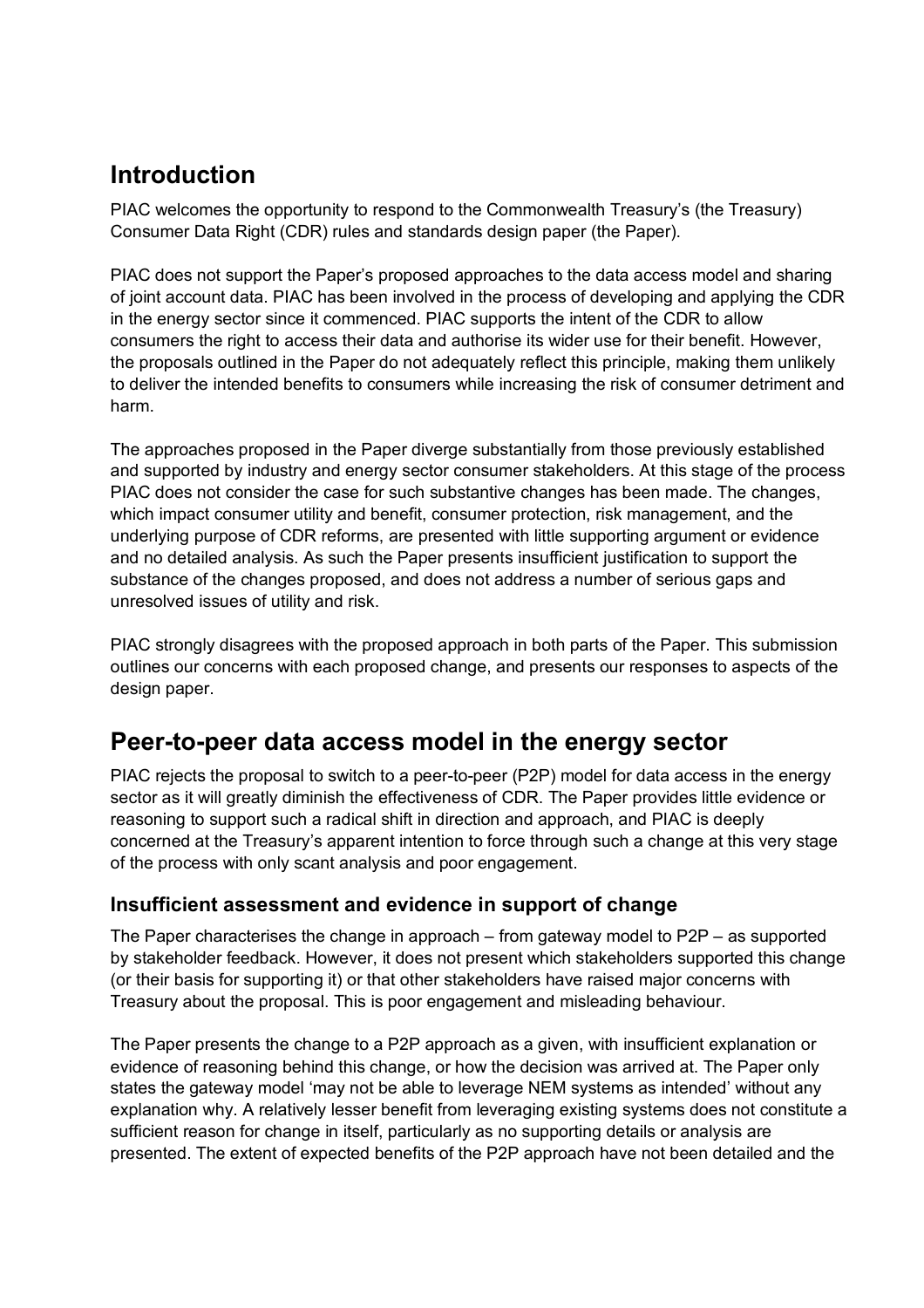Paper does not assess them against the benefits, costs and weaknesses of leveraging existing system architecture.

Similarly, the lack of assessment of costs of various models prevents any meaningful comparison of approaches. The Paper cites 'increased costs' for the Australian Energy Market Operator (AEMO) without detail as to what these costs are and there is no detailed or reliable assessment of the costs of the P2P arrangements.

Interoperability and extensibility of the CDR across sectors is cited as a key priority. There is no explanation as to whether the focus of this priority is consistency of outcomes for consumers and data recipients or consistency of the access model by which data is provided. There is no evidence that a gateway model is unable to delivery interoperability and consistent outcomes for consumers. In any case PIAC does not consider consistency of access model across different sectors to be a priority over an effective CDR for energy.

PIAC does not consider there to be a demonstrated case for interoperability of data authorisation between sectors. The key objectives and principles of the CDR reforms are not considered against the stated priority for interoperability, and there is no assessment of how a choice predicated on interoperability impacts the fundamental objectives of the CDR. How use of a consistent mechanism rather than the gateway model impacts consumer utility, protection and transparency do not appear to have been addressed. This assessment is crucial in considering the changes proposed in this paper.

The Paper explicitly recognises accounts in the energy sector are different from those in banking, but does not fully reflect these differences in considering how the CDR should be applied, the selected access model, or what the optimal CDR model is for energy in light of what is known about costs and complications. There is recognition that sector-specific rules should be developed only where necessary, but the Paper provides no details as to how these will be considered. Any such consideration should preclude the P2P model being proposed at this stage.

The CDR approach does not properly consider established structures and experiences within the energy sector. The relationship between consumers and retailers is characterised by power and information imbalances and has required increasing regulatory interventions to ensure greater systemic transparency, efficiency and consumer protection as a result. The approach to CDR should recognise this historic relationship and how it will impact consumers under different proposed models.

The Paper presents none of the required evidence and analysis to support the proposed approach and address the issues raised above. PIAC does not consider it appropriate to continue with a P2P approach without addressing these and the serious concerns PIAC and other stakeholders have.

#### **Issues with a P2P approach to data access**

PIAC has consulted with consumer and community stakeholders on the Paper and highlights a number of major, unaddressed issues raised in relations to a P2P approach to data access. Specifically, PIAC highlights the following: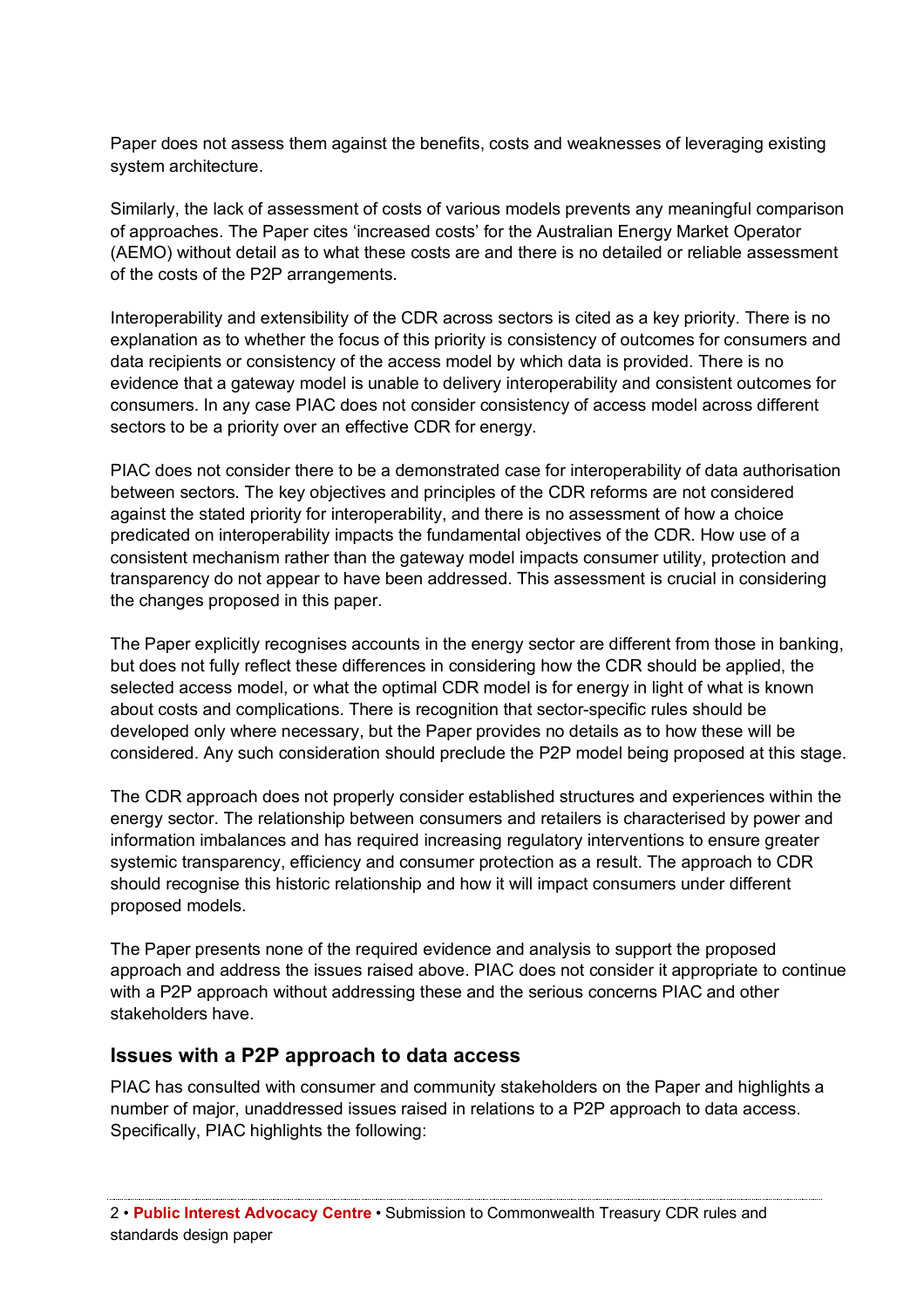- The P2P architecture creates a structural conflict of interest for retailers and compounds existing power and information imbalances in consumers' relationship with their retailers. Retailers already have access to an individual customer's data, and the ability to use this data to shape retail offers and tariffs for this customer. They have a direct financial relationship with this customer and an interest in retaining them to maximise revenue. P2P architecture gives this retailer responsibility for managing the authorisation and sharing of this customer's data, for purposes that are likely to directly impact their revenue. This conflict of interest is unlikely to be overcome by any protections. In any case, it is highly unlikely that any specific protections put in place to address the conflict would offer systemic protections superior to arms-length arrangements enabled by a gateway model.
- The costs involved in a P2P model of data access are not transparent, predictable or likely to be efficient. The gateway model of data access involves costs related to building a central access point for data authorisation and sharing, with smaller changes to retail systems to interact with this architecture. A P2P model will require all retailers to create consumer dashboards and systems capable of individually undertaking the authorisation and sharing process, and will involve increased costs to facilitate AEMO engagement with this system. These systems are unlikely to be consistent, introducing further complications for consumers and intermediaries and undermining their ability to understand and engage with their data.

There are significant risks duplication will multiply the costs involved in data access, and consumers will face additional costs that will not be transparent or subject to efficiency drivers. PIAC highlights the experience of retail-lead smart meter rollout as an example of the likely result of retail responsibility for data access. Retail rollout of smart metering has failed to meet expectations of scope, utility or cost efficiency, leading to a major review by the Australian Energy Market Commission (AEMC) after less than 5 years.

Information is already a significant barrier to consumers getting fair outcomes in the energy market, as evidenced through more than a decade of reviews demonstrating that consumers are paying more than they should and do not understand or trust information provided by retailers.

- The Paper recognises the P2P model currently cannot provide utility for consumers and data recipients on par with a gateway model. Energy retail arrangements reward consumers who regularly refresh or switch their retail provider, making it likely many consumers will have more than one retailer with data relevant to their current NMI within a 12 month period. However, access to data held by a previous retailer is not possible or easily enabled in a P2P model. The future energy market may involve multiple providers relating to a single connection (through retail relationships, demand response relationships with aggregators and other new service providers related to distributed energy resources), the P2P model makes accessing data relating to multiple services more complicated and the Paper recognises there is not currently a consistent and efficient solution for this. A gateway model can potentially accommodate accessing data relating to multiple services.
- The P2P model's concentration of roles in a single entity is inappropriate and undermines systemic protections and transparency in a way that creates material consumer and competition risks. Section 14 of the design paper indicates under the proposed P2P model

**Public Interest Advocacy Centre** • Submission to Commonwealth Treasury CDR rules and standards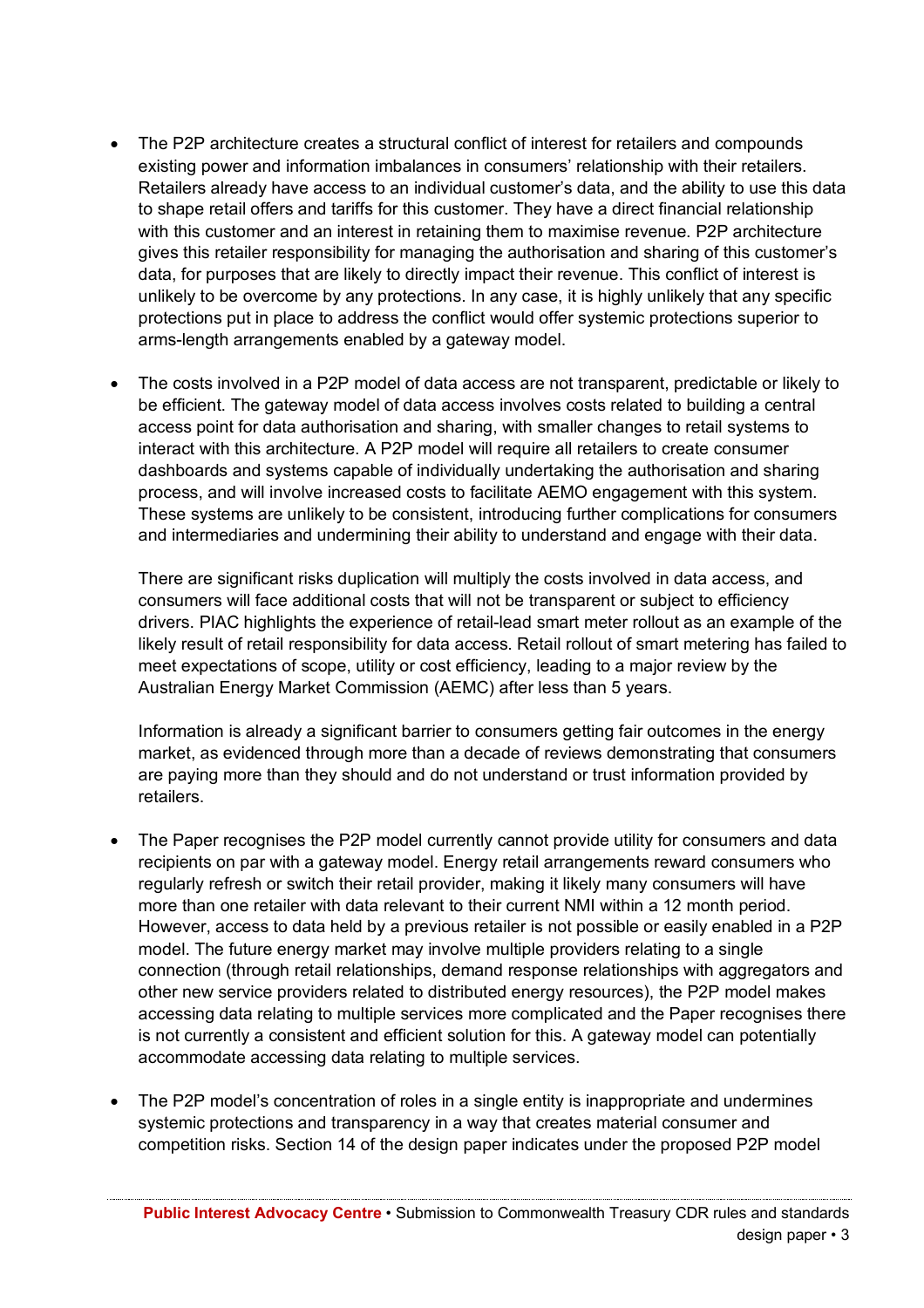the retailer will be responsible for collecting the data (as the primary data holder), authorising and facilitating the sharing of the data, collecting other relevant data and handling complaints regarding those processes. This concentration of roles could be appropriate under a gateway model, where responsibility is undertaken transparently, at arm's length, by the system operator. However, having these roles concentrated in a commercial entity with a financial incentive potentially counter to the interests of the consumer, is unacceptable. It is also inappropriate for retailers, as a single entity in the energy supply chain, to have a role of responsibility over aspects of the entire supply chain.

## **Opt-out joint account data sharing**

PIAC strongly recommends against an opt-out approach to joint account data sharing and recommends Treasury continue with the established opt-in approach. PIAC notes the submission from the Financial Rights Legal Centre (FRLC) in response to the design paper and supports their critique of the opt-out approach.

The Paper recognises the rules for joint account data sharing are well-established and settled, citing input from data recipients that the established opt-in approach 'will lead to poor consumer outcomes'. The only explanation in support of this position is that opt-in arrangements introduce 'friction' to data sharing authorisation, and that this friction will discourage businesses from offering CDR-based services to consumers. PIAC regards this as faulty reasoning and an irrelevant consideration in the implementation of a CDR.

The intent of the CDR is not to create a market for the use of consumer data, it is to create a mechanism for consumers to access and utilise their data, and allow authorised third parties to do the same on their behalf, as and when they choose, for their benefit. In this regard, the utility of the CDR arrangements and the outcomes for consumers must be viewed from the perspective of the consumer, not potential recipients of their data. The relative 'friction' in arrangements to share data is relevant only if it impacts consumers' ability to access and use their data for their benefit. If a consumer benefits from time to consider the implications of a data sharing authorisation and exercise their consent, this is the appropriate amount of systemic 'friction'. Friction in this case – where consent is required from multiple parties – is entirely appropriate and preferable to maintain natural protection for consumers and enable informed decision making.

An opt-out model contradicts fundamental principles of consent central to the CDR reforms. Specifically, consent must be voluntary, express and informed. The opt-out model pre-empts and assumes consent if and until it is withdrawn. This is not voluntary or express exercise of consent, and it places the burden on the joint account holder to be able to understand and be informed regarding what has been authorised and how to opt-out of this. This also places the risk of unintended consent on the joint account holder, in the event that the notice of authorisation is not received or understood.

The proposed opt-out changes would undermine a joint account holder's requirement to exercise consent with a clear, freely given affirmative act. This is counter to established principles of privacy protection and would effectively establish a default for consent or an assumption of silence or inaction as active agreement. This is unacceptable and a violation of fundamental consumer rights and protections.